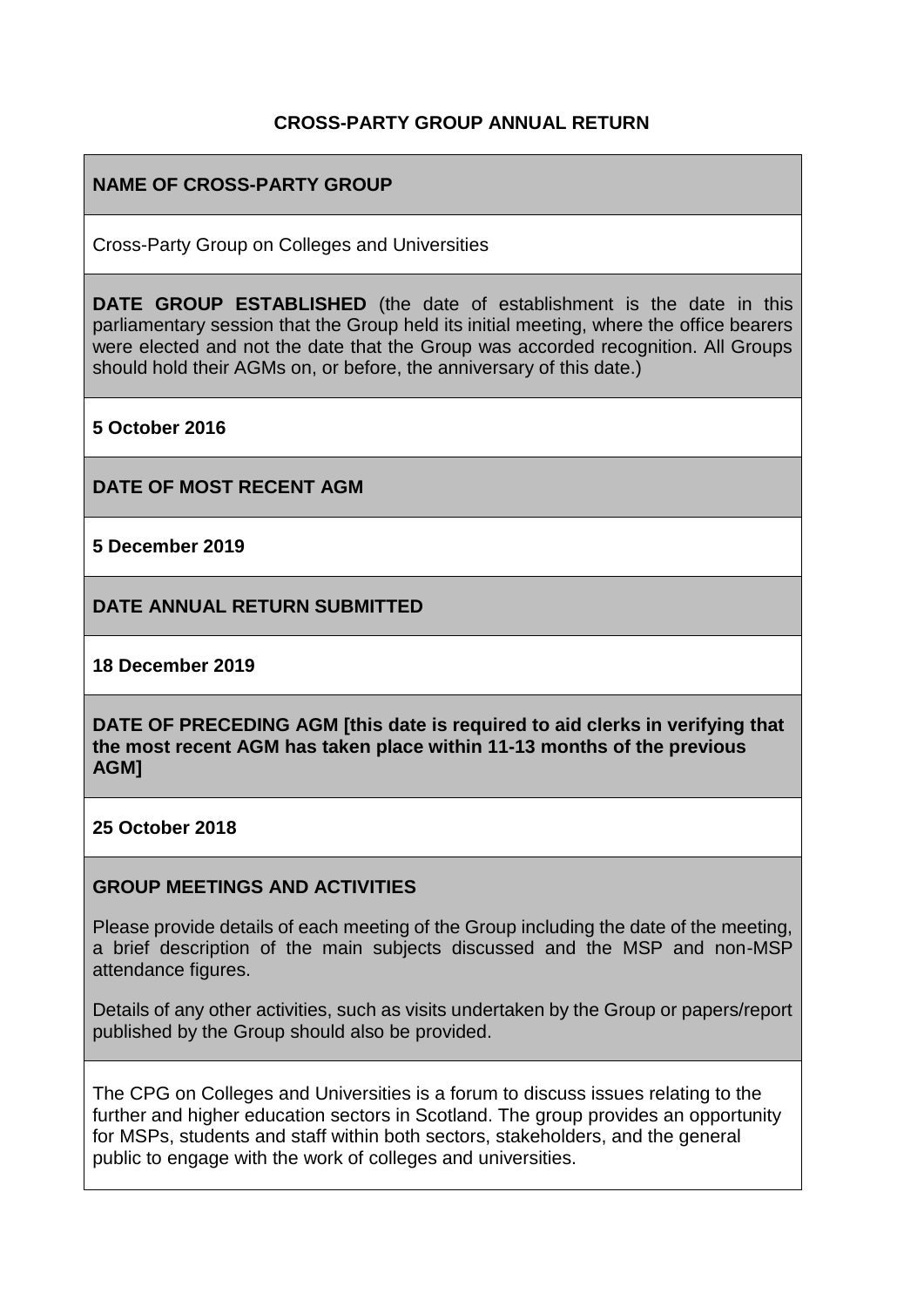**October 25 2018 – Meeting 9 Topic:** Reconstitution of Group **MSP attendance:** 2 **Non-MSP attendance:** 2

**December 6 2018 – Meeting 10 Topic**: Gender equality at subject-level **MSP attendance**: 2 **Non-MSP attendance**: 12

**Speakers**: Dr Heather Whitford, Head of Studies, School of Nursing, University of Dundee; Mr Kenny MacInnes, Director of Engineering and Science, Forth Valley College; and Ms Rachel Adamson, Senior Policy/Analysis Officer, Scottish Funding **Council** 

**March 21 2019 – Meeting 11 Topic**: Managing the impact of Brexit **MSP attendance**: 2

**Non-MSP attendance**: 23

**Speakers**: Mr Andy Witty, Director of Sector Policy, Colleges Scotland; Mr Keith McAllister, Head of Finance, South Lanarkshire College; Ms Vonnie Sandlan, Assistant Director EU Exit, Scottish Funding Council; Mr Alan Mackay, Deputy Vice-Principal International, University of Edinburgh; and Professor Tim Bedford, Associate Principal, Research and Knowledge Exchange, University of Strathclyde

#### **May 9 2019 – Meeting 12**

**Topic**: Presentation from the Commissioner on Widening Access **MSP attendance**: 2 **Non-MSP attendance**: 30 **Speakers**: Professor Sir Peter Scott, Commissioner for Fair Access.

**December 5 2019 – Meeting 13 Topic**: Presentation from Chair of the Enterprise and Skills Strategic Board **MSP attendance**: 3 **Non-MSP attendance**: 26 **Speakers**: Ms Nora Senior, Chair of the Enterprise and Skills Strategic Board

### **MSP MEMBERS OF THE GROUP**

Please provide names and party designation of all MSP members of the Group.

Ms Liz Smith MSP (Scottish Conservative and Unionist Party Member for Mid Scotland and Fife)

Mr Iain Gray MSP (Scottish Labour: Member for East Lothian)

Mr Jeremy Balfour MSP (Scottish Conservative and Unionist Party: Member for Lothian)

Ms Pauline McNeill MSP (Scottish Labour: Member for Glasgow)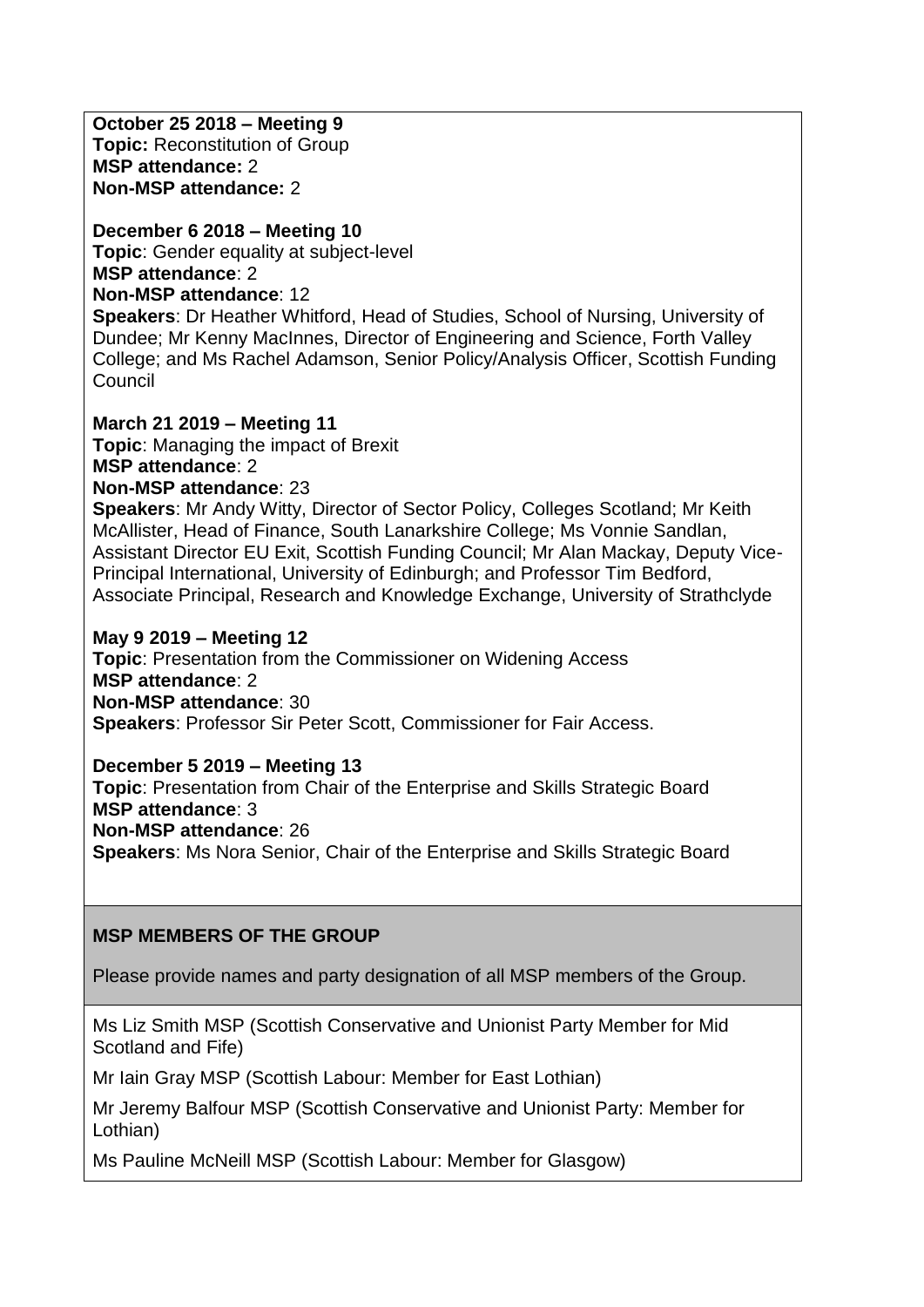Ms Monica Lennon MSP (Scottish Labour: Member for Central Scotland)

Mr Liam McArthur MSP (Scottish Liberal Democrats: Member for Orkney Islands)

Mr Jamie Halcro Johnston MSP (Scottish Conservative and Unionist Party: Member for Highlands and Islands)

Ms Jenny Gilruth MSP (SNP: Member for Mid Fife and Glenrothes)

Ms Beatrice Wishart MSP (Shetland)

# **NON-MSP MEMBERS OF THE GROUP**

For organisational members please provide only the name of the organisation, it is not necessary to provide the name(s) of individuals who may represent the organisation at meetings of the Group.

| Individuals   | <b>Professor Matthew MacIver</b><br>Mr Terry Brotherstone<br>Ms Carolynne Hunter                                                                                                                                                                                                                                                                                                                                                                                                                                                                                                                                                                                                                                                                  |
|---------------|---------------------------------------------------------------------------------------------------------------------------------------------------------------------------------------------------------------------------------------------------------------------------------------------------------------------------------------------------------------------------------------------------------------------------------------------------------------------------------------------------------------------------------------------------------------------------------------------------------------------------------------------------------------------------------------------------------------------------------------------------|
| Organisations | Universities Scotland - secretary<br><b>Colleges Scotland - secretary</b><br><b>Abertay University</b><br>Architecture & Design Scotland<br><b>City of Glasgow College</b><br>Dundee & Angus college<br>Educational Institute Of Scotland (EIS)<br><b>Edinburgh Napier University</b><br><b>Edinburgh University Students' Association (EUSA)</b><br><b>Glasgow Caledonian University</b><br><b>Glasgow Clyde College</b><br><b>Heriot-Watt University</b><br><b>Higher Education Academy in Scotland</b><br><b>LEAD Scotland</b><br>North East Scotland College<br><b>NUS Scotland</b><br>Open University in Scotland<br>Pagoda PR<br>Queen Margaret University, Edinburgh<br><b>Robert Gordon University</b><br>Royal Conservatoire of Scotland |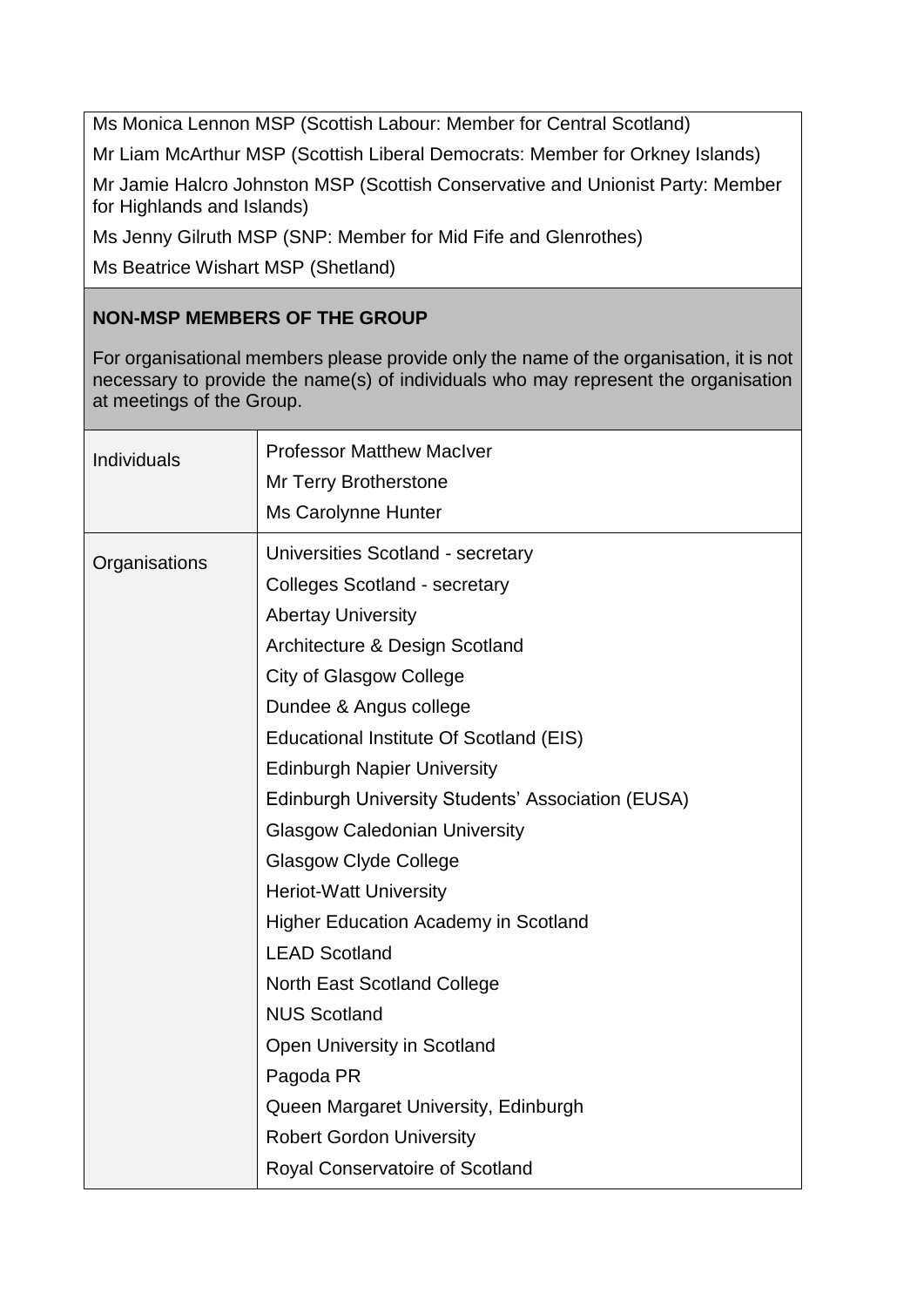| <b>Scotland China Education Network (SCEN)</b>     |
|----------------------------------------------------|
| Scottish Development International                 |
| <b>Scottish Enterprise</b>                         |
| <b>Scottish Funding Council</b>                    |
| <b>Skills Development Scotland (SDS)</b>           |
| spargs - Student Participation in Quality Scotland |
| <b>Thorntons Law LLP</b>                           |
| <b>UCU Scotland</b>                                |
| University of Aberdeen                             |
| University of Dundee                               |
| University of Edinburgh                            |
| University of Glasgow                              |
| University of the Highlands & Islands              |
| University of St Andrews                           |
| <b>University of Stirling</b>                      |
| University of Strathclyde                          |
| University of the West of Scotland                 |
| <b>West College Scotland</b>                       |

## **GROUP OFFICE BEARERS**

Please provide names for all office bearers. The minimum requirement is that two of the office bearers are MSPs and one of these is Convener – beyond this it is a matter for the Group to decide upon the office bearers it wishes to have. It is permissible to have more than one individual elected to each office, for example, co-conveners or multiple deputy conveners.

| Convener               | Ms Liz Smith MSP                            |
|------------------------|---------------------------------------------|
| <b>Deputy Convener</b> | Mr Iain Gray MSP                            |
| Secretary              | Universities Scotland and Colleges Scotland |
| <b>Treasurer</b>       | N/A                                         |

# **FINANCIAL BENEFITS OR OTHER BENEFITS RECEIVED BY THE GROUP**

Please provide details of any financial or material benefit(s) received from a single source in a calendar year which has a value, either singly or cumulatively, of more